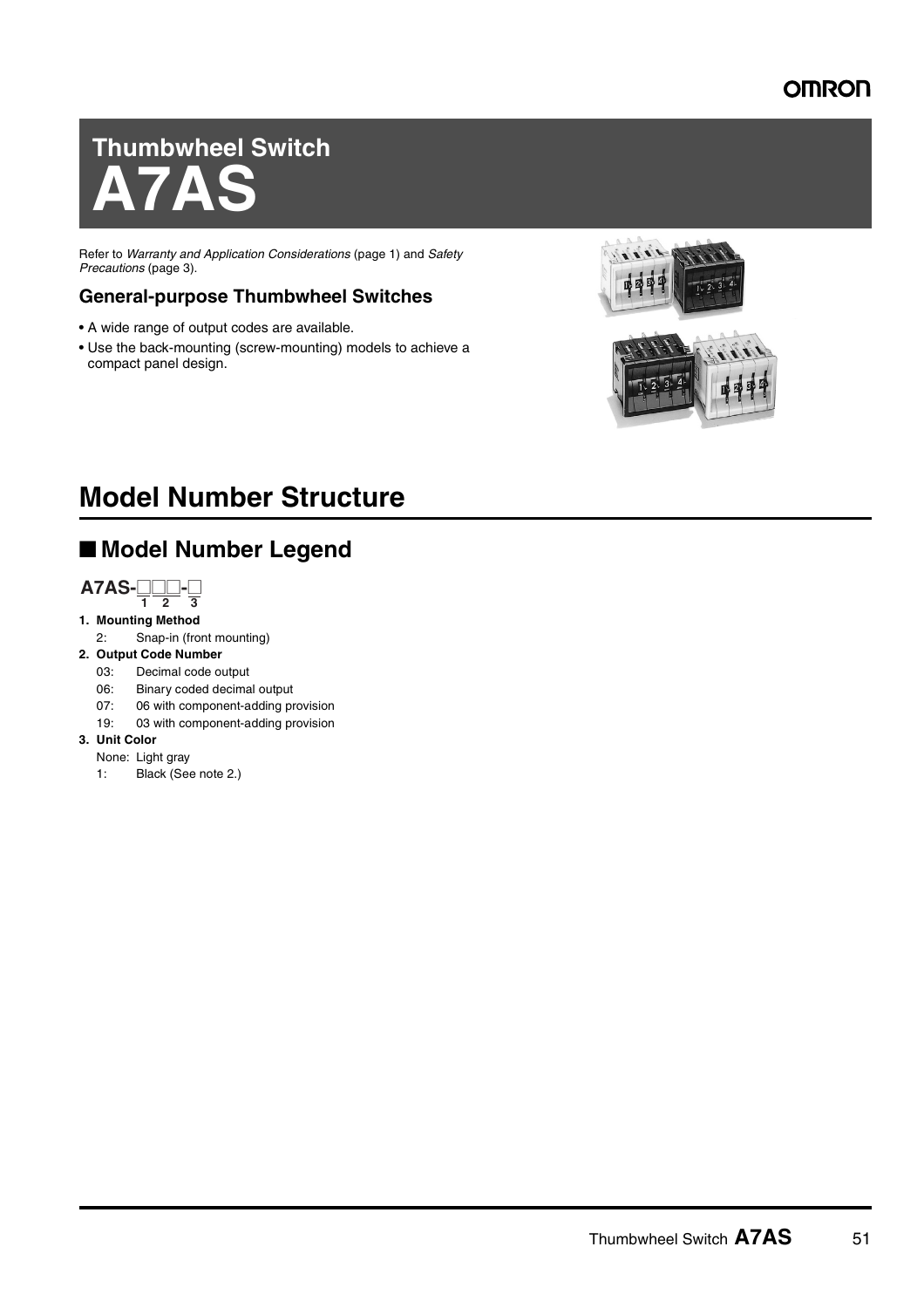# **Ordering Information**

## ■ List of Models

#### **Push-operated Switches**

| <b>Model</b>                                                                |            | A7AS             |  |  |
|-----------------------------------------------------------------------------|------------|------------------|--|--|
| <b>Classification</b><br>(See note 1.)                                      | Snap-in    |                  |  |  |
|                                                                             |            |                  |  |  |
| <b>Terminals</b>                                                            |            | Solder terminals |  |  |
| Output code number<br>Color                                                 | Light gray | <b>Black</b>     |  |  |
| 03 (decimal code)                                                           | A7AS-203   | A7AS-203-1       |  |  |
| 06 (binary coded decimal)                                                   | A7AS-206   | A7AS-206-1       |  |  |
| 07 (binary coded decimal, with component-adding provision)<br>(See note 5.) | A7AS-207   | A7AS-207-1       |  |  |
| 19 (decimal code, with component-adding provision)                          | A7AS-219   | A7AS-219-1       |  |  |

**Note: 1.** The classification diagrams show 4 Switch Units combined with End Caps to create 4-digit displays.

- **2.** The model numbers given above are for 1 Switch Unit.
- **3.** Models with stoppers are also available. Add "-S□□" after the "103," "106," "107," "119," "203," "206," "207," or "219" in the model number and specify the display range in the  $\square\square$ . For example, to specify the range 0 to 6, add "-S06" to the model number (e.g., A7AS-203-S06-1).
- **4.** Models with +, − displays can also be produced. Add "-PM" after the "106" or "206" in the model number.
- **5.** Models with diodes are available. Add "-D" to the model number.

### **Accessories (Order Separately)**

Use accessories, such as End Caps, Spacers, and Connectors with the Switch Units.

#### **End Caps**

|                  | <b>Classification</b> | A7AS                 |                            |  |
|------------------|-----------------------|----------------------|----------------------------|--|
| <b>Accessory</b> | <b>Color</b>          | Light gray           | <b>Black</b>               |  |
| <b>End Caps</b>  |                       | A7AS-M               | <b>A7AS-M-1</b>            |  |
| <b>Spacer</b>    |                       | $NRT-P1$ (See note.) | $NRT-P \Box 1$ (See note.) |  |

Note: The  $\square$  in the Spacer model number stands for the engraved symbol.

#### **Connectors**

|                         | Model | A7AS   |
|-------------------------|-------|--------|
| <b>ITvpe</b>            |       |        |
| <b>Solder terminals</b> |       | NRT-C  |
| <b>IPCB terminals</b>   |       | NRT-CP |

#### **Spacers**

| Symbol       | А                             | B          | С          | D          | E                  |    | G  |
|--------------|-------------------------------|------------|------------|------------|--------------------|----|----|
| <b>Stamp</b> | <b>No</b><br>desig-<br>nation | <b>SEC</b> | <b>MIN</b> | Н          | g                  | kg | mm |
| Symbol       | н                             | u          | κ          |            | Q                  |    | U  |
| <b>Stamp</b> | cm                            | m          | °C         | <b>PCS</b> | x 10<br><b>SEC</b> | 0  |    |

## ■ **Ordering Procedure**

Place orders as shown in the example below, specifying the model and number.



- **1.** A7AS-M (End Caps): 1 pair
- **2.** A7AS-203 (Switch Unit): 3
- **3.** NRT-PD (Spacer): 1
- **4.** A7AS-206 (Switch Unit): 3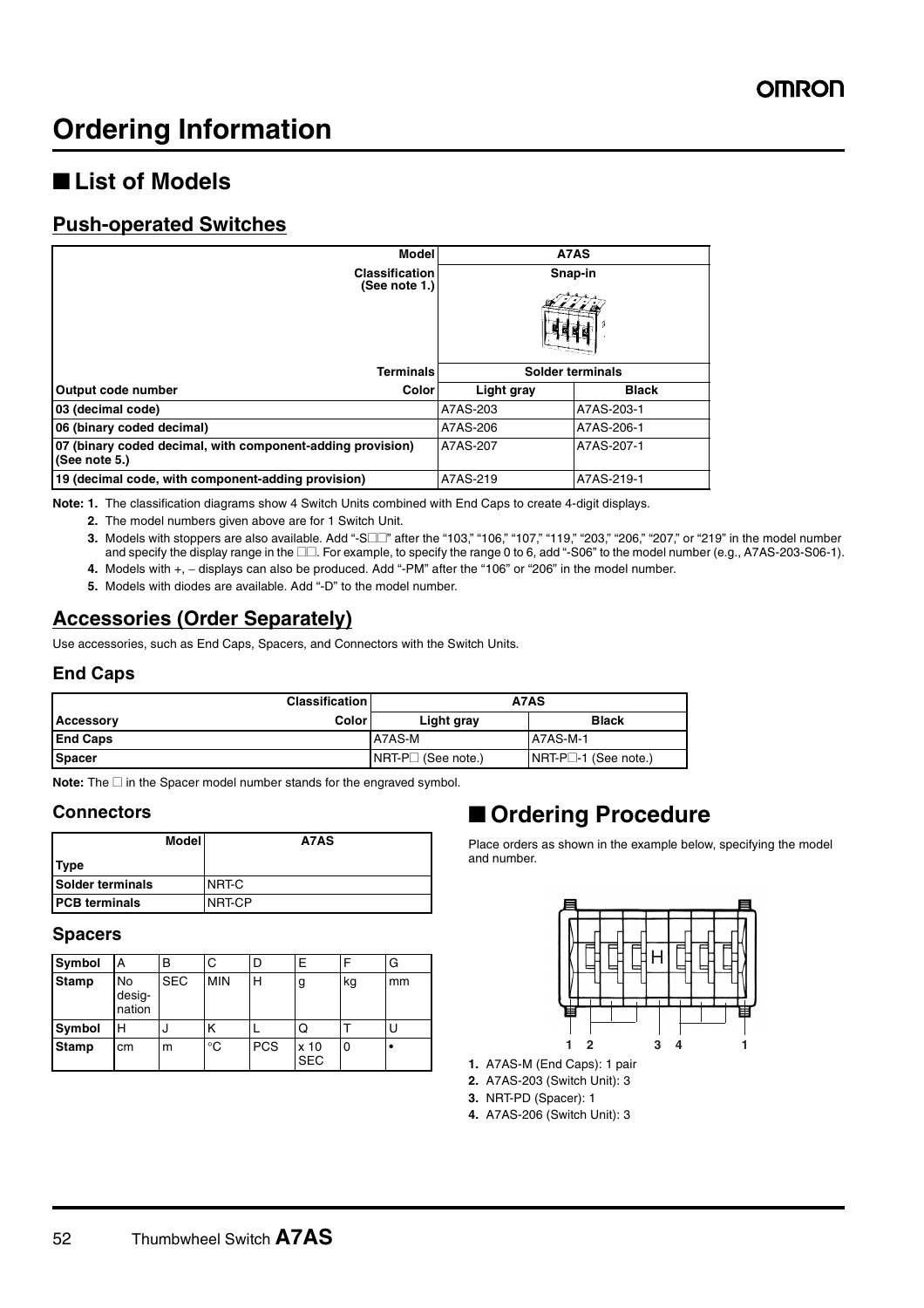# **Specifications**

## ■ **Characteristics**

| Item                                                                           |                                                   | A7AS                                                                                            |
|--------------------------------------------------------------------------------|---------------------------------------------------|-------------------------------------------------------------------------------------------------|
| Switching capacity (resistive load)                                            |                                                   | 50 VAC or 28 VDC<br>1 mA to 0.1 A                                                               |
| <b>Continuous carry current</b>                                                |                                                   | 1 A max.                                                                                        |
| <b>Contact resistance</b>                                                      |                                                   | 300 m $\Omega$ max.                                                                             |
| <b>Insulation</b><br>Between non-connected<br><b>I</b> resistance<br>terminals |                                                   | 10 MΩ min. (at 500 VDC)                                                                         |
|                                                                                | Between terminal and<br>non-current carrying part | 100 $M\Omega$ min. (at 500 VDC)                                                                 |
| <b>Dielectric</b><br>strength                                                  | <b>Between</b><br>non-connected terminals         | 600 VAC, 50/60 Hz for 1 min                                                                     |
|                                                                                | Between terminal and<br>non-current carrying part | 1,000 VAC, 50/60 Hz for 1 min                                                                   |
| <b>Vibration</b><br>resistance                                                 | <b>Malfunction</b>                                | 10 to 55 Hz, 1.5-mm double amplitude                                                            |
| <b>Shock</b><br>Iresistance                                                    | <b>Malfunction</b>                                | 490 m/s <sup>2</sup> min.                                                                       |
| <b>Durability</b>                                                              | <b>Mechanical</b>                                 | 1,000,000 operations min.                                                                       |
| <b>Electrical</b>                                                              |                                                   | 50,000 operations min.                                                                          |
| <b>Ambient temperature</b><br>(with no icing)                                  |                                                   | Operating: $-40^{\circ}$ C to 85 $^{\circ}$ C<br>$-40^{\circ}$ C to 85 $^{\circ}$ C<br>Storage: |
| <b>Ambient humidity</b>                                                        |                                                   | Operating: 45% to 85%                                                                           |
| <b>Max.</b> operating force                                                    |                                                   | 3.92 N max.                                                                                     |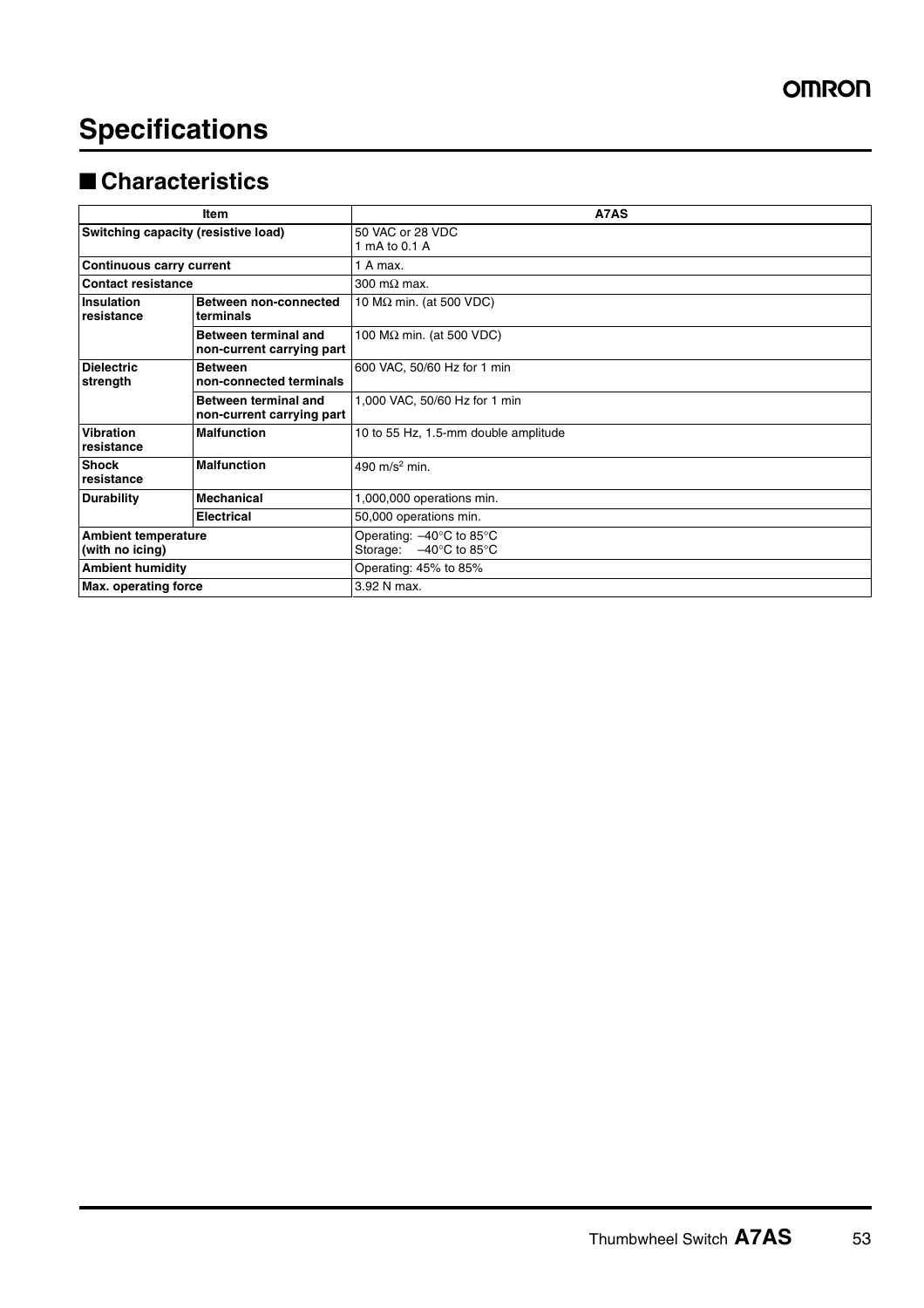## ■ Output Codes/Terminals

### **How to Read Output Codes**

#### **Example for A7AS with Output Code 06**

For example, when the dial position is "3," the common terminal C on the Switch is connected to terminals 1 and 2. When the Switch is inserted into the Connector, the common terminal C becomes connector terminal 3, and terminals 1 and 2 become connector terminals 5 and 7 respectively.

## **Output Code 03 (Decimal Code)**

| <b>Model</b> | <b>Switch Unit</b><br>or<br>Connector | Common<br>terminal<br>number | Terminals connected to common |   |   |   |   |   |   |   |                 |    |
|--------------|---------------------------------------|------------------------------|-------------------------------|---|---|---|---|---|---|---|-----------------|----|
| A7AS         | Switch<br>Unit                        | C                            | 0                             | 1 | 2 | 3 | 4 | 5 | 6 | 7 | 8               | 9  |
|              | Connector                             | 6                            | 1                             | 2 | 3 | 4 | 5 | 7 | 8 | 9 | 10 <sup>1</sup> | 11 |
| <b>Dial</b>  | ი                                     |                              |                               |   |   |   |   |   |   |   |                 |    |
|              |                                       |                              |                               |   |   |   |   |   |   |   |                 |    |
|              | $\overline{2}$                        |                              |                               |   | ٠ |   |   |   |   |   |                 |    |
|              | 3                                     |                              |                               |   |   | ٠ |   |   |   |   |                 |    |
|              | 4                                     |                              |                               |   |   |   | ٠ |   |   |   |                 |    |
|              | 5                                     |                              |                               |   |   |   |   |   |   |   |                 |    |
|              | 6                                     |                              |                               |   |   |   |   |   | ٠ |   |                 |    |
|              | 7                                     |                              |                               |   |   |   |   |   |   |   |                 |    |
|              | 8                                     |                              |                               |   |   |   |   |   |   |   |                 |    |
|              | 9                                     |                              |                               |   |   |   |   |   |   |   |                 |    |

**Note:** The solid dot • indicates that the internal switch is ON (i.e., connected to the common terminal).

#### **Output Codes 06 (Binary Coded Decimal) and 13 (See note.)**

| <b>Model</b> | <b>Switch Unit or</b><br><b>Connector</b> | Common<br>terminal<br>number |   | <b>Terminals connected to</b> | common |    |
|--------------|-------------------------------------------|------------------------------|---|-------------------------------|--------|----|
| A7AS         | Switch Unit                               | C                            | 1 | 2                             | 4      | 8  |
|              | Connector                                 | 3                            | 5 | 7                             | 9      | 11 |
| <b>Dial</b>  |                                           | ŋ                            |   |                               |        |    |
|              | 1                                         |                              |   |                               |        |    |
|              | 2                                         |                              |   |                               |        |    |
|              |                                           | 3                            |   |                               |        |    |
|              |                                           | 4                            |   |                               |        |    |
|              |                                           | 5                            |   |                               |        |    |
|              | 6                                         |                              |   |                               |        |    |
|              | 7                                         |                              |   |                               |        |    |
|              | 8                                         |                              |   |                               |        |    |
|              | 9                                         |                              |   |                               |        |    |

**Note: 1.** Switches with output code 13 are double-sided PCB models.

> **2.** The solid dot • indicates that the internal switch is ON (i.e., connected to the common terminal).

## **Output Codes 07 (Binary Coded Decimal with Component-adding Provision) and 36 (See note 1.)**

| <b>Model</b> | <b>Switch</b><br>Unit or<br><b>Connector</b> | Common<br>terminal<br>number |   |                | Terminals connected to common |    |
|--------------|----------------------------------------------|------------------------------|---|----------------|-------------------------------|----|
| A7AS         | Switch Unit                                  | С                            | 1 | $\overline{2}$ | 4                             | 8  |
|              | Connector                                    | 1, 3<br>(See note 2.)        | 5 | 7              | 9                             | 11 |
| <b>Dial</b>  |                                              |                              |   |                |                               |    |
|              |                                              |                              |   |                |                               |    |
|              | 2                                            |                              |   |                |                               |    |
|              |                                              | 3                            |   |                |                               |    |
|              |                                              | 4                            |   |                |                               |    |
|              |                                              | 5                            |   |                |                               |    |
|              | 6                                            |                              |   |                |                               |    |
|              |                                              |                              |   |                |                               |    |
|              | 8                                            |                              |   |                |                               |    |
|              | 9                                            |                              |   |                |                               |    |

- **Note: 1.** Switches with output code 36 are double-sided PCB models.
	- **2.** Terminal 3 is the common terminal for the componentadding provision.
	- **3.** The solid dot indicates that the internal switch is ON (i.e., connected to the common terminal).

### **Output Code 19 (Decimal Code with Component-adding Provision)**

| <b>Model</b> | <b>Switch Unit</b><br>or<br>Connector | Common<br>terminal<br>number |   | Terminals connected to common |   |   |   |   |   |   |    |    |
|--------------|---------------------------------------|------------------------------|---|-------------------------------|---|---|---|---|---|---|----|----|
| A7AS         | Switch<br>Unit                        | C                            | 0 |                               | 2 | 3 | 4 | 5 | 6 | 7 | 8  | 9  |
|              | Connector                             | 6                            | 1 | 2                             | 3 | 4 | 5 | 7 | 8 | 9 | 10 | 11 |
| <b>Dial</b>  | 0                                     |                              |   |                               |   |   |   |   |   |   |    |    |
|              | 1                                     |                              |   | ٠                             |   |   |   |   |   |   |    |    |
|              | 2                                     |                              |   |                               | ٠ |   |   |   |   |   |    |    |
|              | 3                                     |                              |   |                               |   |   |   |   |   |   |    |    |
|              | 4                                     |                              |   |                               |   |   | ٠ |   |   |   |    |    |
|              | 5                                     |                              |   |                               |   |   |   |   |   |   |    |    |
|              | 6                                     |                              |   |                               |   |   |   |   |   |   |    |    |
|              | 7                                     |                              |   |                               |   |   |   |   |   | ٠ |    |    |
|              | 8                                     |                              |   |                               |   |   |   |   |   |   |    |    |
|              | 9                                     |                              |   |                               |   |   |   |   |   |   |    |    |

**Note:** The solid dot • indicates that the internal switch is ON (i.e., connected to the common terminal).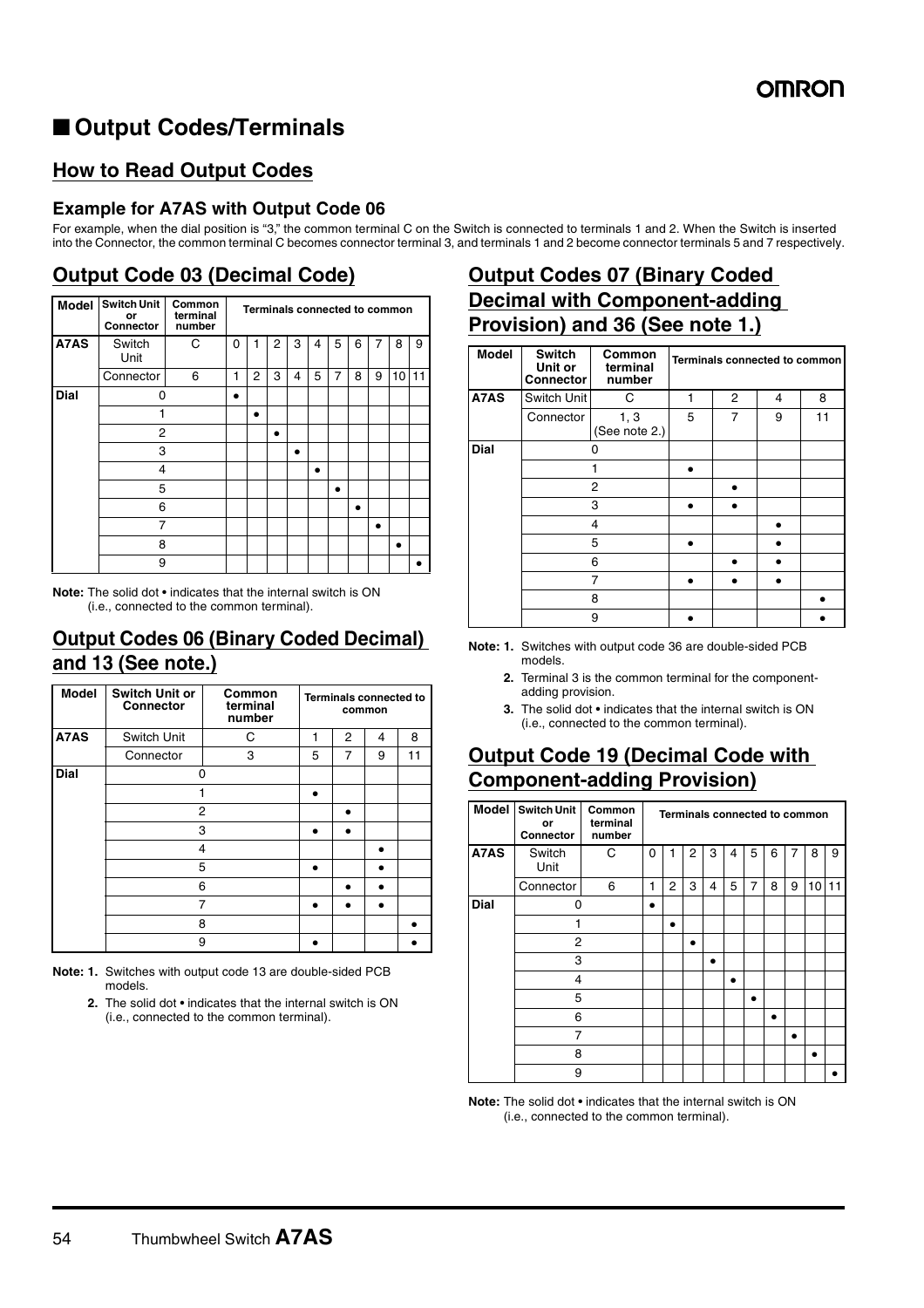### **Terminals**



**Note: 1.** Switches with output code 13 are double-sided PCB models equivalent to models with output code 06. **2.** Switches with output code 36 are double-sided PCB models equivalent to models with output code 07.

# **Dimensions**

**Note:** All units are in millimeters unless otherwise indicated.

## ■ **Push-operated Switches**

**A7AS-2**@@**(-1) Solder terminals**





**Note:** If the output code is 03 or 06, the dimension is 41.5; if the output code is 07 or 19, the dimension is 53.5.

 $31^{10}_{-0.4}$ 

| <b>Number</b><br>of<br><b>Switches</b><br>(n) | A<br>$(8n + 11)$ | в<br>$(8n + 8)$ | C<br>$(B + 1)$  |
|-----------------------------------------------|------------------|-----------------|-----------------|
| $\overline{1}$                                | $19 \text{ mm}$  | 16 mm           | $17 \text{ mm}$ |
| $\overline{2}$                                | 27 mm            | 24 mm           | 25 mm           |
| $\overline{3}$                                | 35 mm            | 32 mm           | 33 mm           |
| $\overline{4}$                                | 43 mm            | 40 mm           | 41 mm           |
| $5\overline{5}$                               | 51 mm            | 48 mm           | 49 mm           |
| 6                                             | 59 mm            | 56 mm           | 57 mm           |
| l7                                            | 67 mm            | 64 mm           | 65 mm           |
| 8                                             | 75 mm            | 72 mm           | 73 mm           |
| $\overline{9}$                                | 83 mm            | 80 mm           | 81 mm           |
| 10                                            | 91 mm            | 88 mm           | 89 mm           |

**Note: 1.** The dimensions above include both End Caps, and will increase 8 mm for each additional Switch inserted.

**2.** Unless otherwise specified, a tolerance of ±0.4 mm applies to all dimensions. The tolerance for multiple connection is  $\pm$ (number of units x 0.4) mm.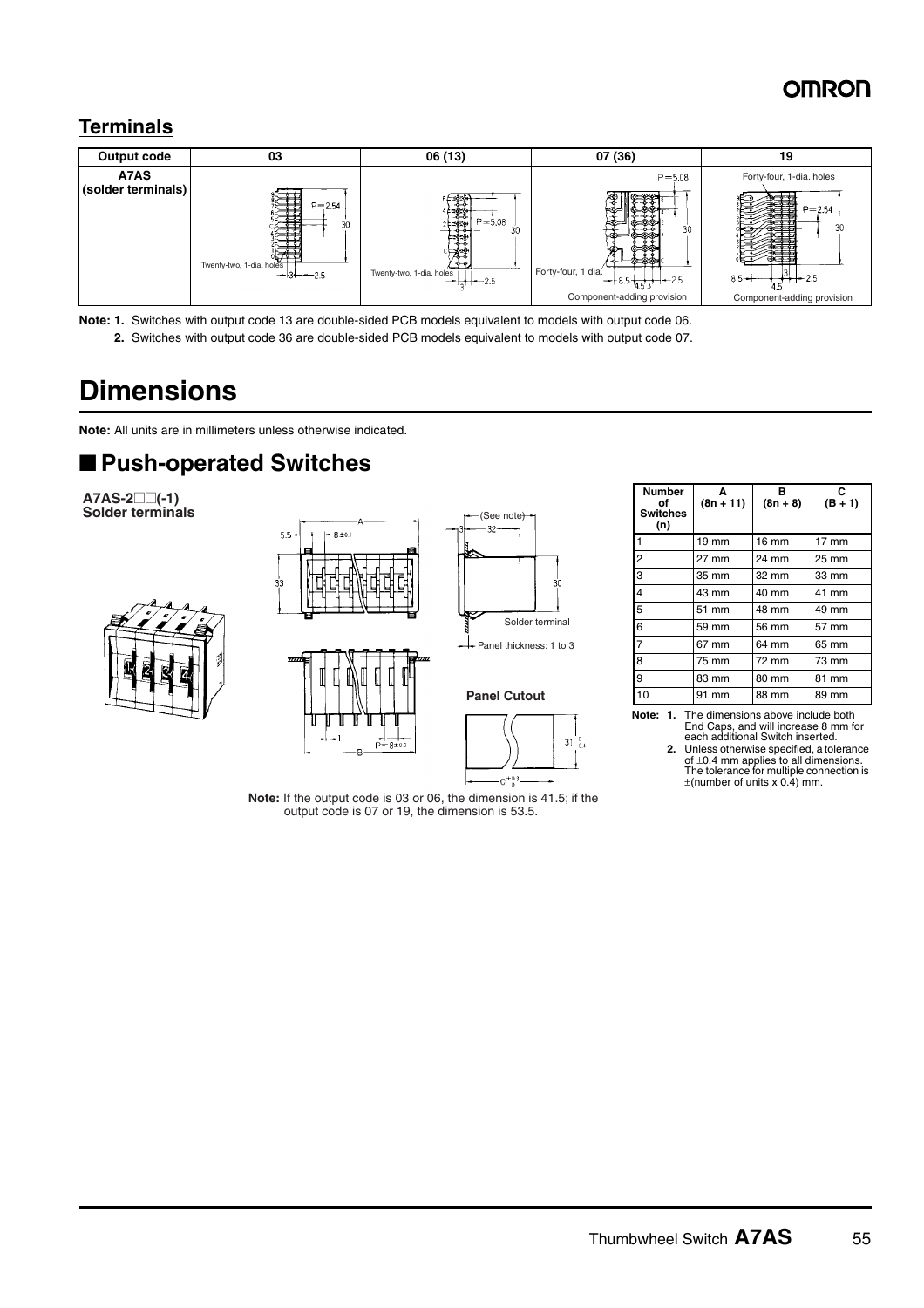### **End Caps for Push-operated Switches**



#### **Spacers for Thumbwheel Switches**

**SRT-P@ Screw Panel Mounting NRT-P@ Snap-in Panel Mounting**





**Note:** The □ in the Spacer model number stands for a letter in the range A to U. (Refer to the table under the explanation about Spacers on page 52.)